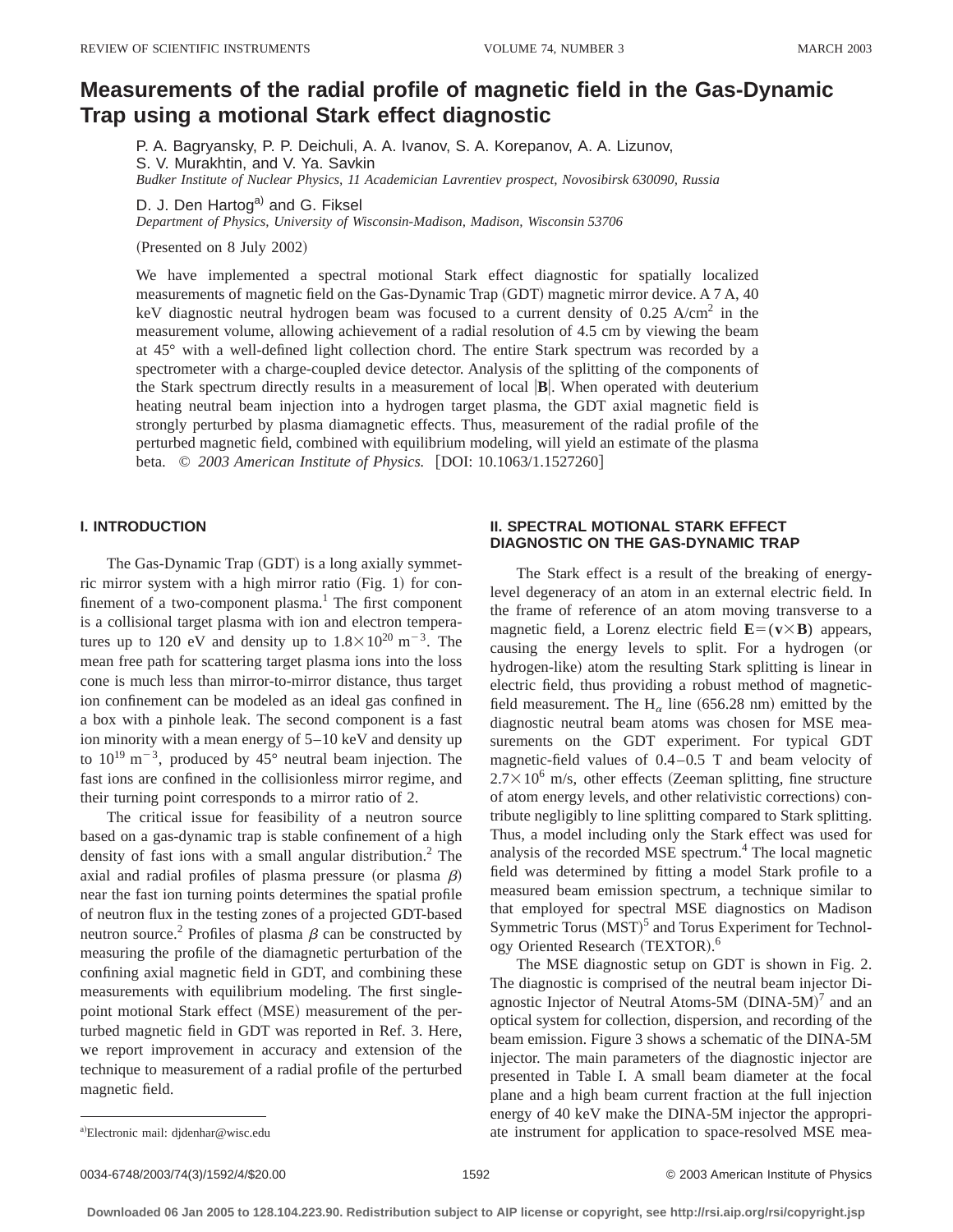

surements. The neutral beam injector is mounted on an alignment flange (see Fig. 2) to provide capability to change the beam direction. In the experiments described here the beam direction was fixed perpendicular to the axial magnetic field in GDT, but in the future the beam will be moved to make axial profile MSE measurements.

Two diagnostic ports are used for observation, as shown in Fig. 2. The upper port corresponds to the angle  $\Theta$ =22.5° between the beam and the viewing chord, the lower one corresponds to  $\Theta$  = 45°. The latter observation geometry was chosen for the present experiments because the achievable spatial resolution is better  $(4.5 \text{ cm} \text{ radial} \times 1.5 \text{ cm} \text{ axial})$ , an essential requirement for magnetic-field profile measurements. For the 22.5° observation angle, the spatial resolution is  $8 \times 1.5$  cm. Despite poorer spatial resolution, the smaller observation angle has several advantages:  $(1)$  a higher signalto-noise ratio due to the larger intersection volume of the beam and viewing solid angle, and (2) better separation between the  $\pi$  and  $\sigma$  components of the measured spectrum due to a higher degree of  $\sigma$ -polarized emission rejection. Since both these factors provide for better measurement accuracy, initial MSE measurements were made at  $\Theta$  = 22.5°. (Figure 4 shows an example spectrum with the  $\pi^+$  and  $\pi^$ manifolds clearly resolved.)

The optical system<sup>8</sup> consists of a light collection telescope with a ferroelectric liquid crystal (FLC) shutter, and a spectrometer with a charge-coupled device (CCD) detector controlled by a personal computer. The FLC shutter linearly polarizes the collected light, thus eliminating the need for a separate polarizing component. It was opened so as to collect light only during the 200  $\mu$ s beam pulse. The collected beam emission was polarized perpendicular to the viewing chord and in the plane of Fig. 2, accordingly the intensities of the  $\pi$ and  $\sigma$  components at  $\Theta$  = 45° are similar. The measured spectrum was digitized by the CCD controller and stored in an archive of the common GDT data acquisition system. For calibration of the spectrometer dispersion we used two clearly observable lines emitted from core plasma:  $H_{\alpha}$  at  $656.28$  nm and C II at  $657.81$  nm (see Fig. 5). The Dopplershifted beam emission line, which undergoes the Stark splitting, was visible in the same wavelength range for both observation angles without readjustment of the spectrometer. To improve the signal-to-noise ratio we summed up several measured spectra (up to  $10$ ) in a series of shots with reproducible parameters.

The spectrum in Fig. 5 was recorded on the target plasma without neutral beam heating. It can be also used for checking of diagnostic technique accuracy, since the diamagnetic perturbation of magnetic field is negligibly low in this regime (less than 1%). The calculated  $|\mathbf{B}|$  of 0.493 T is close to the vacuum field value 0.494 T.

## **III. RADIALLY RESOLVED MEASUREMENT OF B ON THE GAS-DYNAMIC TRAP**



FIG. 2. Layout of the MSE diagnostic on GDT (polarization directions of  $\pi$ and  $\sigma$  components of emitted radiation are shown). FIG. 3. Schematic of the DINA-5M diagnostic neutral beam injector.

The GDT cross section where the diagnostic was located corresponds to the volume of the fast ion turning point (mirror ratio  $R=2$ ). The plasma pressure and diamagnetic magnetic-field perturbation are maximized at this location.



**Downloaded 06 Jan 2005 to 128.104.223.90. Redistribution subject to AIP license or copyright, see http://rsi.aip.org/rsi/copyright.jsp**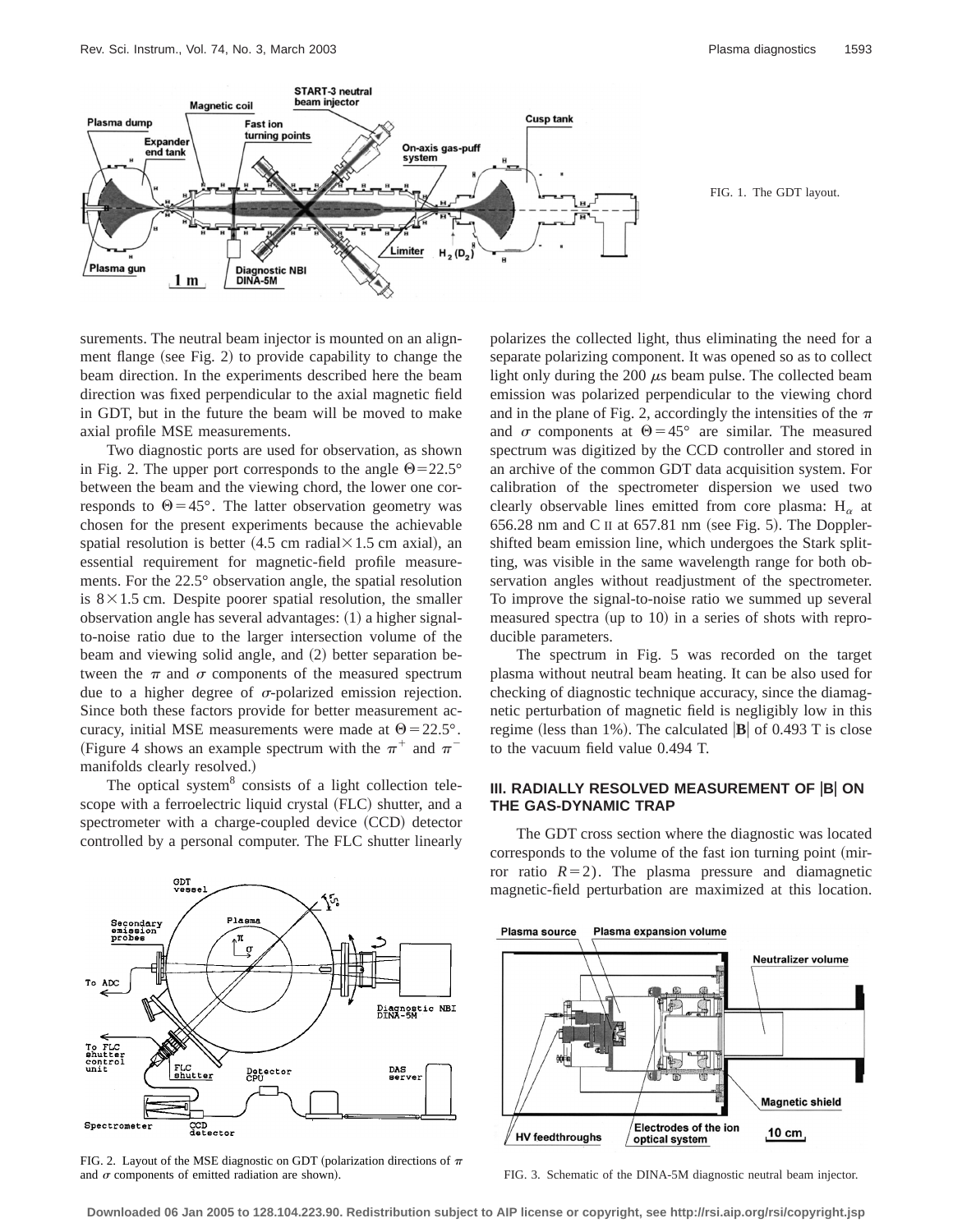TABLE I. The parameters of DINA-5M injector.

| Type of ion optical system                       | Focusing              |
|--------------------------------------------------|-----------------------|
| Energy of injection                              | $40 \text{ keV}$      |
| Extracted ion current (hydrogen)                 | Up to $7A$            |
| Pulse duration                                   | $200 \mu s$           |
| Focal length                                     | $1.3 \; \mathrm{m}$   |
| Beam radius at focal plane                       | 2 cm                  |
| Current density at focal plane                   | $0.25 \text{ A/cm}^2$ |
| Beam current fraction with full injection energy | 93.6%                 |

The hydrogen target plasma in the present experiments was produced by a plasma gun pulse of  $\approx$  2.8 ms duration (see Fig. 1). The fast ion population was created by deuterium neutral beam injection of power up to 3.9 MW for 1 ms duration. Plasma magnetohydrodynamic stability was provided by expanders (see Fig. 1) and biased limiters. Typical target plasma parameters at the end of the heating beam pulse were 100 eV electron temperature at a density of  $3 \times 10^{19}$  m<sup>-3</sup>. Estimates from previous experiments suggest that the fast ion population has a pressure ratio  $p_{\text{fast}}/p_{\text{target}}$  $\approx$  10 and perpendicular  $\beta \approx$  30% in the turning point area.<sup>9</sup> In order to measure the maximum diamagnetic perturbation of  $|\mathbf{B}|$ , the 200  $\mu$ s diagnostic neutral beam pulse was fired at the end of heating beam pulse.

The measured radial profile of  $|\mathbf{B}|$  is shown in Fig. 6. Horizontal error bars are defined by the spatial resolution of 4.5 cm. The error in the measured value of  $|\mathbf{B}|$  is due to



FIG. 4. A typical motional Stark spectrum from GDT recorded at  $\Theta$ =22.5°. (a) A spectrum of beam  $H_\alpha$  emission and a fit curve (bold line). (b) A full-scale spectrum summed up over six shots.



FIG. 5. A motional Stark spectrum recorded on the target plasma at  $\Theta$ =22.5°. (a) A spectrum of beam H<sub> $\alpha$ </sub> emission and a fit curve (bold line). The measurement result of 0.493 T is close to the vacuum field value of  $0.494$  T and within the measurement accuracy.  $(b)$  Spectrum averaged over four shots. Plasma emission lines  $H_{\alpha}$  and C II were used for calibration of the spectrometer dispersion.

several factors: shot-to-shot fluctuation of plasma parameters, variation of the beam injection energy, uncertainty in the dispersion calibration, and statistical (Poisson) fluctuation of the recorded beam emission. The fluctuation of plasma parameters (in a series of shots corresponding to the same regime) contributed an uncertainty  $\approx$ 2%, and the uncertainty due to statistical fluctuation  $\approx 3\%$ . The other two factors contributed negligibly to the uncertainty of measured



FIG. 6. Radial profile of  $|\mathbf{B}|$  mapped onto the GDT midplane. Horizontal error bars show the spatial resolution of the diagnostic.

**Downloaded 06 Jan 2005 to 128.104.223.90. Redistribution subject to AIP license or copyright, see http://rsi.aip.org/rsi/copyright.jsp**